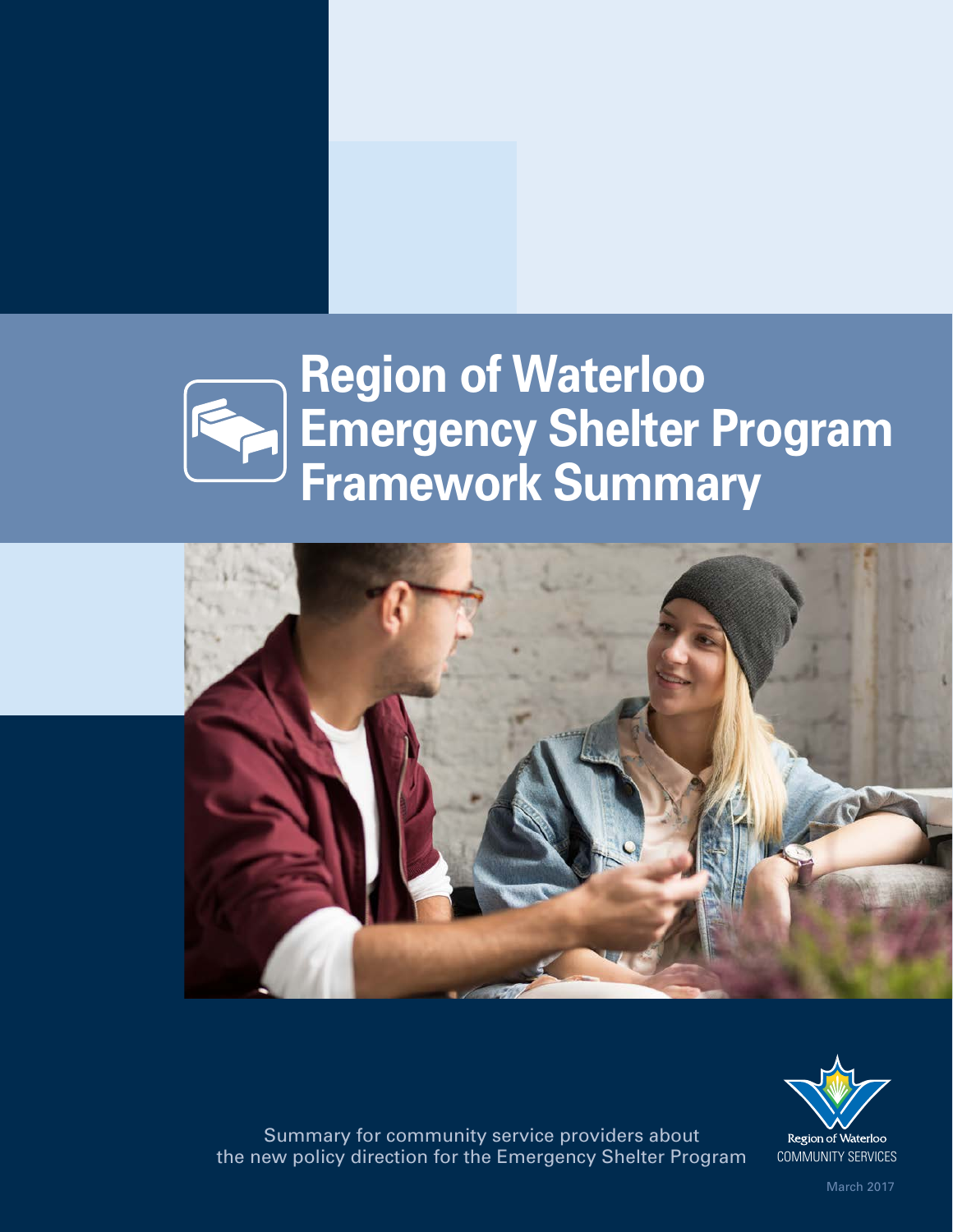

Between 2013 and 2016, the Region of Waterloo led a number of activities to support learning about the role that shelter plays in preventing and ending homelessness. This work informed the development of a new Emergency Shelter [Program Framework](https://www.regionofwaterloo.ca/en/living-here/resources/Documents/Housing/Region-of-Waterloo-Emergency-Shelter-Program-Framework-March-2017-access.pdf) that came into effect April 1, 2017.

The Emergency Shelter Program Framework outlines the purpose, description, and policy direction for shelter. It applies to Emergency Shelter



Program providers funded by the Region and was written primarily for these providers. It also offers a common point of reference for other service providers that connect with the Emergency Shelter Program and members of the broader community who want to learn more about how shelter works in Waterloo Region.

#### **What is the Emergency Shelter Program?**

The Emergency Shelter Program provides a safe, temporary place where people can stay while they work to find housing. It offers immediate access when people have no other safe and appropriate place to stay. Participants receive services to meet basic needs and help them move forward with the next steps in their individualized Housing Plan. Stays are tailored to a Housing Plan or extreme weather event.

Shelter service objectives include the following:

- 1. Offer immediate access to people with no other safe and appropriate options.
- 2. Provide temporary stays.
- 3. Meet basic needs.
- 4.Support the next steps in a Housing Plan.

### **What are the seven steps of shelter service?**

- 1.**Explore where else people can stay that is safe and appropriate** through diversion conversations when people have an imminent need for shelter (now or any point within the next few days). Prevent homelessness wherever possible.
- 2.**If people have no other options, offer shelter** and provide information about what the Emergency Shelter Program is all about. Refer to other sites or motels, as needed due to capacity, service restrictions, or planned intakes. At intake, begin to tailor services to individualized shelter stays.
- 3.**Within 48 hours, develop or update Housing Plans in a meeting.** If participants already have support workers from other programs, engage these workers in the housing process. If need for more housing support is identified during an intensive diversion effort or if it is a repeat intake, assess eligibility for more support during this meeting.
- 4. **Have daily intentional housing conversations** that help to identify and implement Housing Plan next steps. Refer to the online [Renter's Toolkit,](http://communityservices.regionofwaterloo.ca/en/housing/renters-toolkit-finding-and-keeping-a-home.asp) on-site Housing Help Hub, and [Housing Resource Centres](https://www.lutherwood.ca/housing/) for information, tip sheets, and work sheets. Tailor housing search approach by type of shelter stay. If participants are more street-involved, refer to Street Outreach.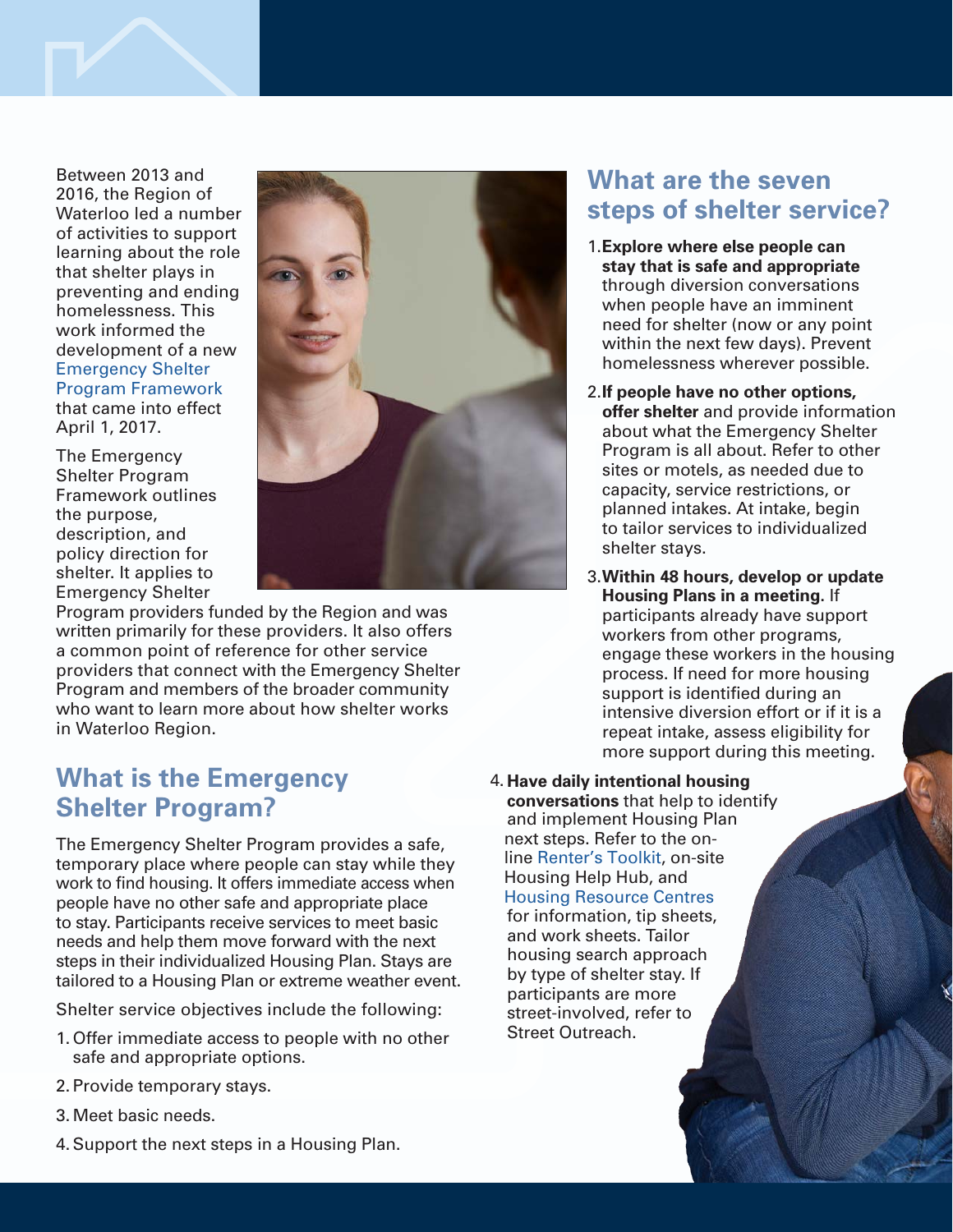

- After the first week of a first stay, shelter workers and participants review the Housing Plan and adjust next steps in a meeting. Need for more housing support is assessed or confirmed during that meeting.
- If participants qualify for more housing support, shelter workers help with the application process.
- Continue to review Short Term Contracts and Critical Safety Plans, where applicable.
- Where appropriate and as part of a Housing Plan, manage any financial contributions to stays.
- 6. **As needed, engage circles of support for finding housing.** If participants are offered more housing support during their stay from another program, transition the lead for housing search support activities from the shelter to the new housing support worker. Refer to other community resources that can help participants to find housing, including those that help with addressing more complex issues.
	- 7. **Support discharges.** Some participants will leave shelter on their own when they transition to housing or other accommodation (a voluntary discharge). Others will leave when they are no longer eligible for a continued stay because of a planned discharge or service restriction. To support planned discharges, give a discharge notice and support next steps. The discharge date outlined in the notice may be extended under two conditions: to align with move-in date to an address or if an active housing search is sustained. Before discharge, update the Housing Plan.

## **Want more information?**

- For more information about the local Emergency Shelter Program, please visit the Region of Waterloo website **[www.regionofwaterloo.](http://www.regionofwaterloo.ca/communityservices) [ca/communityservices](http://www.regionofwaterloo.ca/communityservices)** (search "Emergency Shelter"). Here you will find progress updates related to implementation of the Emergency Shelter Program Framework. You will also find a **[Housing Stability Pocket](https://www.regionofwaterloo.ca/en/living-here/resources/Documents/Housing/Pocket-Card-2381970.pdf) Card** with contact information for shelters in Waterloo Region and an **[online catalogue](https://www.regionofwaterloo.ca/en/living-here/emergency-shelters-and-transitional-housing.aspx#onlinecatalogue)** that provides more detailed information about local shelter providers.
- To access the local **[Renter's Toolkit](http://communityservices.regionofwaterloo.ca/en/housing/renters-toolkit-finding-and-keeping-a-home.asp)**, please visit the Region of Waterloo website **[www.regionofwaterloo.ca/communityservices](http://www.regionofwaterloo.ca/communityservices)** (search "Renter's Toolkit"). Here you will find key resources like the Housing Plan, plus tip sheets and work sheets to support the housing process.



Preparing for housing search



Searching Searchingfor Housing Housing Search<br>Searching<br>[for Housing](https://www.regionofwaterloo.ca/en/living-here/the-renter_s-toolkit.aspx#searchforhouse)

Searching for housing



Making it a Home

Securing housing and making it a home

**We believe** everyone should have a safe and accessible place to go when in need

**We believe** emergency shelter provides an essential service – helping people meet their basic needs and find a permanent home

**We believe** having adequate housing and support reduces the need for emergency shelter